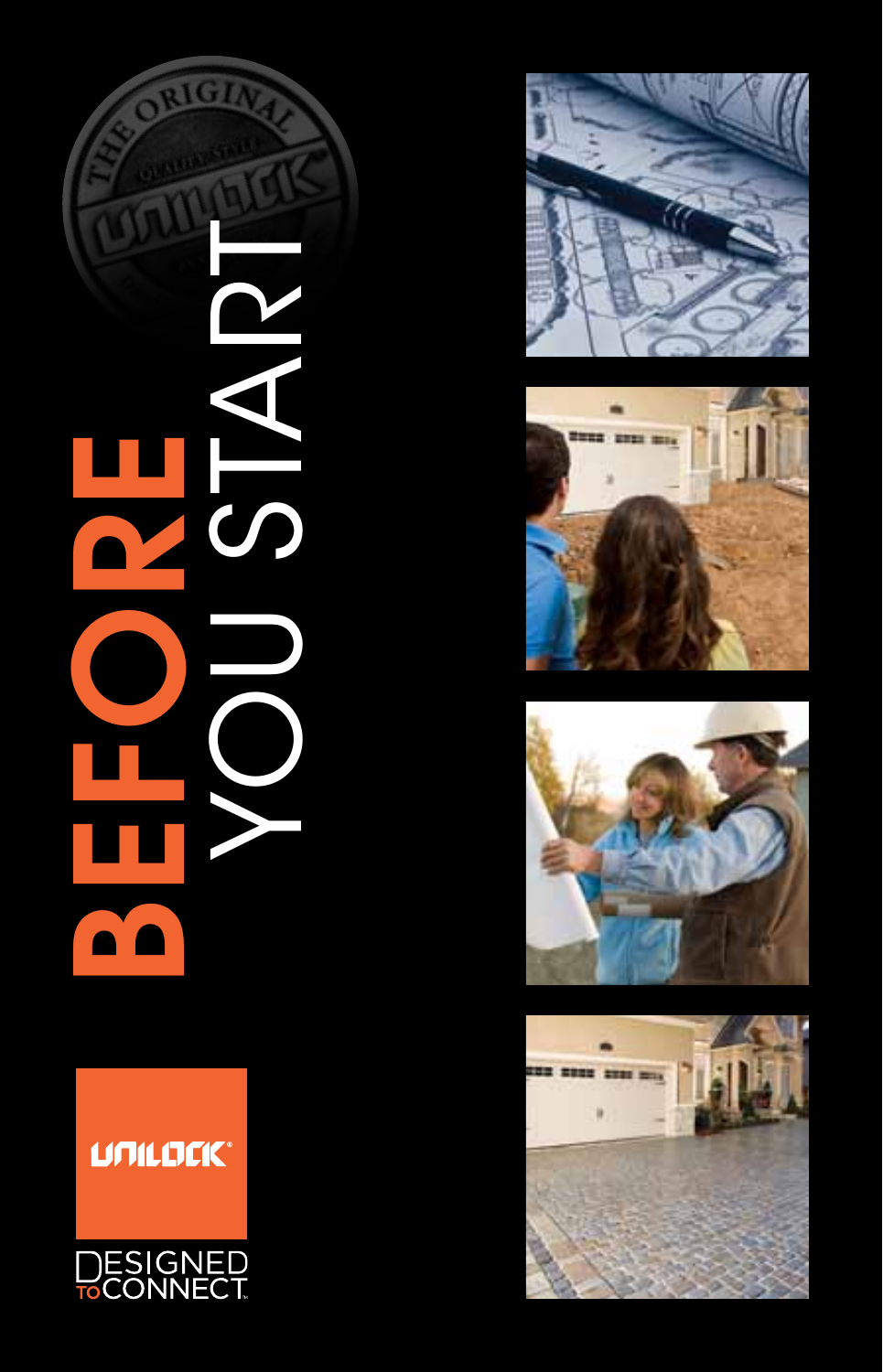## **PREFACE**

An investment in outdoor living is a wise one. An investment in a driveway or outdoor living area with Unilock® products is an even wiser one. With Unilock's rich vibrant colors and textures, design options, exclusive style, performance and unsurpassed quality, your landscape will be uniquely your own. There is one more important difference, and that is in our commitment – our commitment to our customers and to providing the best hardscaping materials available, that you can count on, like our customers have over the last 40 years!



guarantee that means something!

Before You Start: Hiring the right landscape contractor to install your project can be a daunting task. Even if you have done this before or are experienced in hiring contractors for other projects around the home, hiring a landscape contractor has some additional unique challenges. Landscaping includes all the aspects of design, installation, and in most cases, horticulture. The aim of this brochure is to help you choose the right paving stone/retaining wall contractor or outdoor living specialist and to work effectively and fairly with this contractor to achieve the results you desire.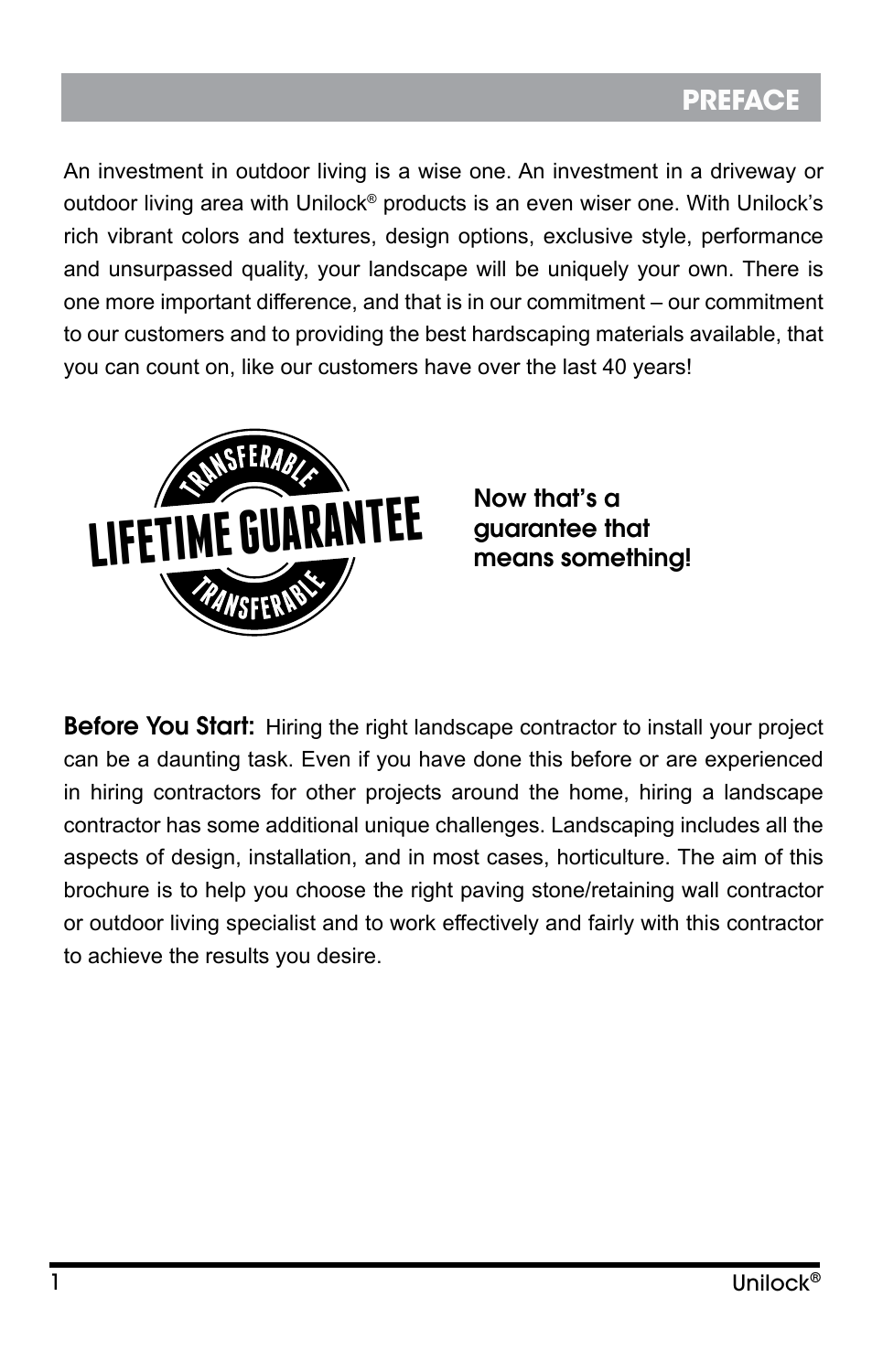#### Doing Your Homework

First, be sure not to rush this process. By rushing you are likely to overlook some important details, which you might regret later.

### Selecting the Product

The products you select are a combination of visual aesthetics such as color, texture and pattern. There are several questions to ask when selecting product.

- 1. Is the product backed by a transferable lifetime guarantee?
- 2. Does the manufacturer of the product support the contractor in effectively carrying out all aspects of the job?
- 3. Are the retaining walls engineered, and is there engineering support for the product?
- 4. Does the manufacturer have a wide selection of unique colors and textures available?
- 5. Are the products compatible for creating beautiful designs and borders?
- 6. Do they have unique products that allow you to construct seatwalls, outdoor grills, pillars, etc?
- 7. How readily available is the product?

## Finding and Choosing a Contractor

The contractor you hire should have technical, business and interpersonal skills, as well as the tools and the experience needed to complete your paving stone and/or retaining wall project. Finding contractors who are experienced installing landscape projects similar to yours, is one of the best ways to narrow down your final selection. These contractors will know what materials and techniques are needed for your landscape installation and will most likely have the labor and equipment to do it right. For larger landscape projects, you can hire a "designbuild" firm to take charge of the entire project, simplifying the management and organization of the project. Another option available is to hire a landscape architect, landscape technologist or landscape designer to design a plan for your home. Then you can get several contractors to submit a quote based on the proposed design. Landscape architects can also execute your project from start to finish, including obtaining all necessary permits, hiring the contractor(s) and supervising the installation of the work.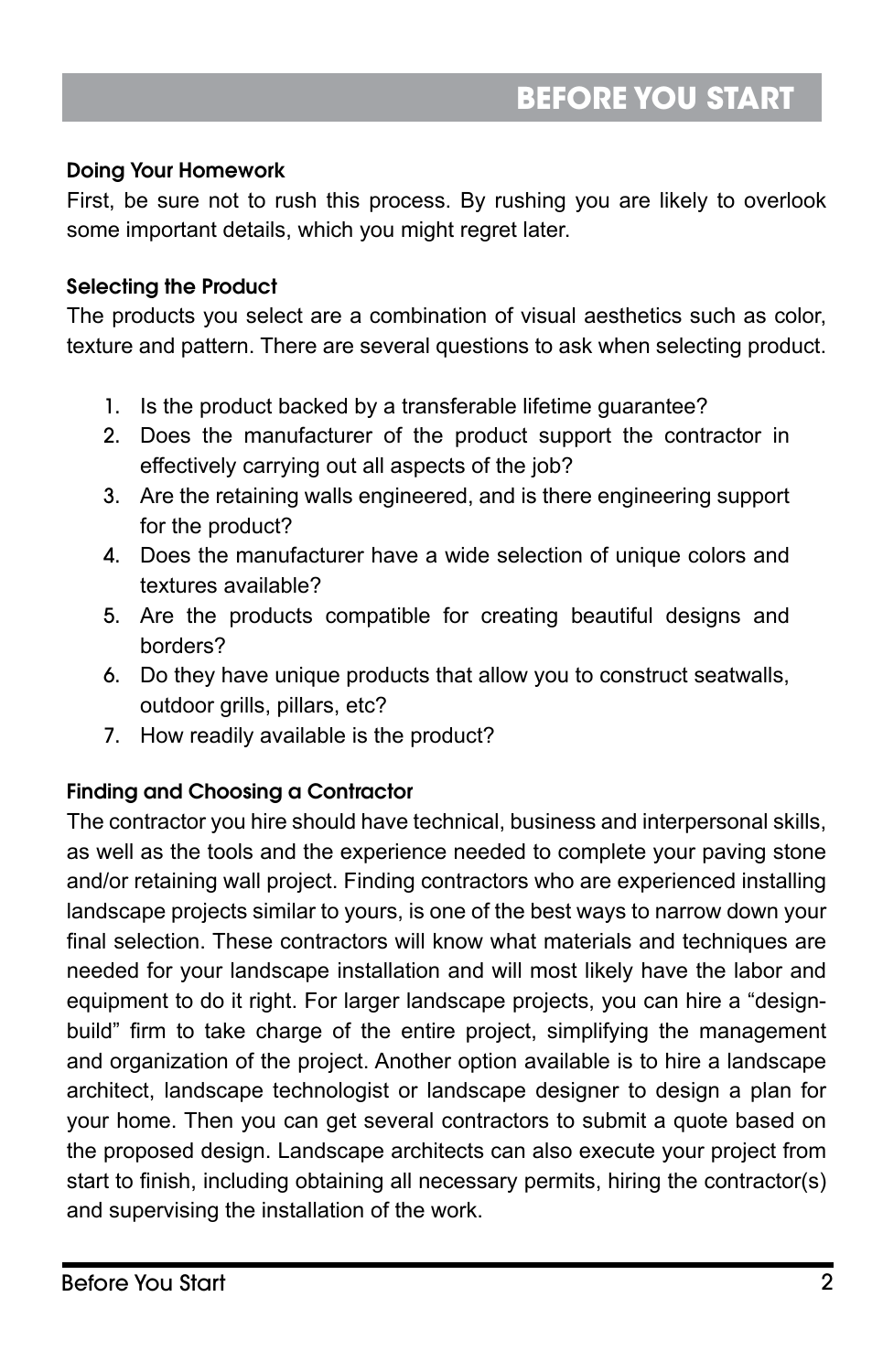To get a balanced look at pricing, you should start by looking for several suitable contractors. The best source of referrals may be a family member, friend, coworker or neighbor who has had the same type of work completed. They can tell you about the dependability of the contractors they have worked with, the quality of the work and their overall experience with that company. Other sources include local garden centers, home building supply centers, manufacturer referral services and landscape associations. A search on the Internet may yield a number of potential candidates for the job, but their credentials must be closely examined. Contractors affiliated or aligned with recognized manufacturers and organizations are generally better contractors.

After making your initial selection of contractors, arrange a time for them to come out to discuss your project. Be sure to get their advice and suggestions on how they would do the work. At this meeting, you might even get a rough estimate of the job, depending on its size and complexity. Don't get pressured into signing a contract right away, which is a sure sign that this contractor is not capable or is just after your pocketbook. Competent, honest contractors with integrity will never pressure you.

In this initial meeting you will want to find out as much as you can about this contractor. Below are some questions you should ask. To assist you we have developed a comparison checklist which we included for your convenience on the last page of this publication.

- How long have they been in the landscape business?
- Do they have liability insurance and are they covered by Workers' Compensation?
- Do they have the appropriate licensing for their work?
- What landscape jobs have they done that are similar to what you need done? Do they know how to build outdoor living features such as fireplaces and grill islands?
- Do they have a list of references?
- What is their landscape training and background? How are their employees trained? Do they attend manufacturer training sessions?
- Do they offer a design service. Is 3D design available?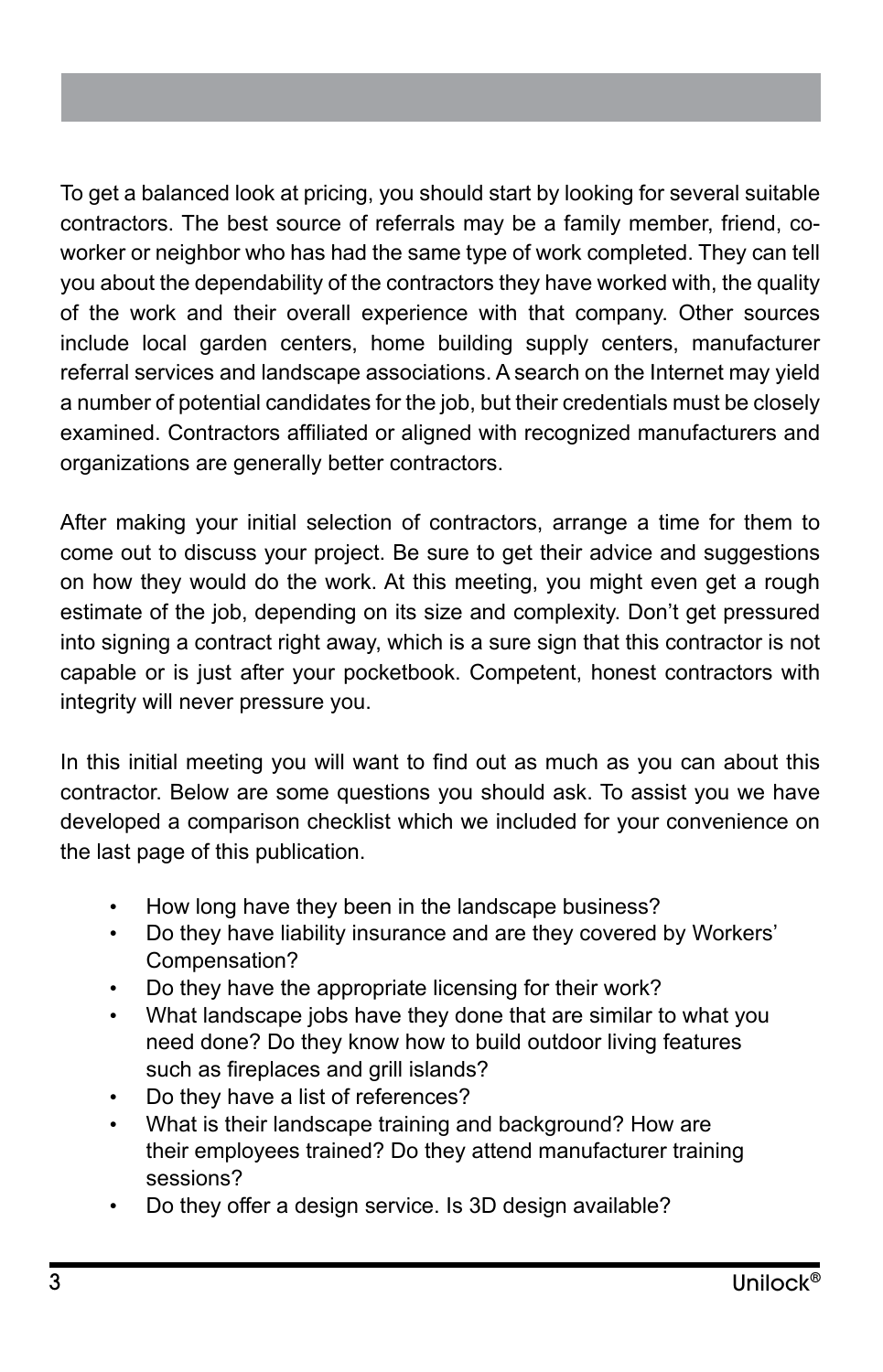- What warranty do they offer? Do the products they recommend have a warranty?
- Have they provided you with any manufacturer's literature? Does the literature provide you with design ideas? What is the manufacturer's reputation? Warranty?
- • Do they do the entire job with their own staff or subcontract parts out? Who are their subcontractors?
- Are there any permits required for this job? Whose responsibility is it to get these permits?
- • Base preparation is a key factor in every paver and wall installation. Ask them about how they handle the base preparation.
- Drainage is also a key factor in every landscape job. Ask them how they plan to handle the drainage.
- Retaining walls over 31/2' high or with unusual loading conditions, such as a driveway, should be engineered (consult local building codes). Do they have an engineer to handle this?
- • What is their timeline for your project?
- What is their clean-up routine?
- Do they provide a written contract?
- What are their payment terms?
- Do they have a website?

You won't offend reputable firms with questions. If a contractor doesn't seem to know the answer to many of your questions or seems to avoid answering them, you may have the wrong contractor. References are very important. A satisfied customer is the best reference you can get. Get three or four references for installations they have done which are similar to yours. Phone these references and see if their experience was a positive one. If you can, ask them if you can come out and see the work.

## Contractor–Customer Compatibility

Finally, be aware that you will be working with this individual over a period of several weeks and you'll need to get along. Select a contractor who is personable and who is willing to work with you in achieving the job that you're after within your budget. Remember, landscape jobs can also be done over a two-or three-year period. This will take pressure off your budget while allowing you the flexibility of getting a more complete job done.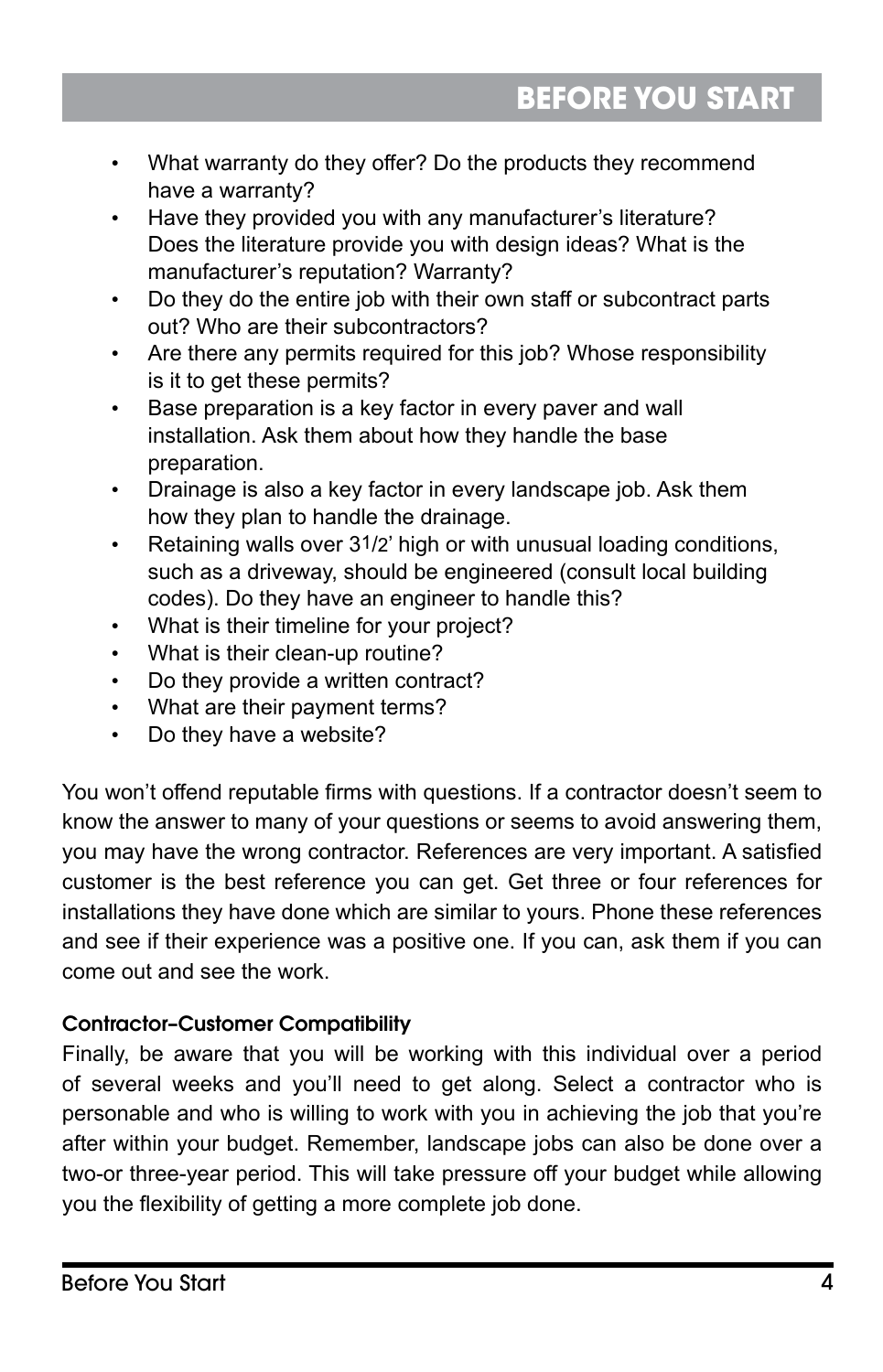#### Anatomy of an Estimate

Getting three estimates which include proper drawings, specifications and material should be enough for you to make a decision. Drawings and designs take time and most contractors will charge you for their time in preparing them. In some cases, when the proposal is accepted the design fee is waived. If you have contracted a landscape architect to prepare the design, you can provide each contractor with the same set of plans. This is the best way to compare "apples to apples".

The most important thing to remember is that you need to be specific. Open issues can easily become a platform for conflict. Ask about 3D design. Having your project designed in 3D will help avoid any misunderstandings about what the final project will look like. Small jobs with many unknowns are often quoted for time and materials. Be sure to ask for a "will not exceed" amount. The purpose of getting three estimates is to get a fair price. Don't automatically choose the contractor who gives you the lowest price. It's possible that this contractor did not understand the full scope of the project or they may be underestimating its value on purpose, just to get the job. On the other hand, the lower price may indicate a very efficient contractor. Make sure all the details are documented so that you will not be faced with unexpected "extras" at the end of the job.

It is also important to account for intangibles such as the contractor's reputation, skills and warranties. At the end of the day, you'll have to rely on documentation and instinct to choose the contractor that you feel will give you the best value for your money.

#### Get it in Writing

The most responsible way to get the job done right is to get all the details in writing. It does not matter if the job is large or small. However, once the job is underway you may need to make changes which will affect the final price of the job. Always document any changes on paper and sign off with the contractor ahead of time. Be flexible on your completion date. Landscapers' schedules are often affected by the weather. Delays because of weather are inevitable. Delays in shipping or product availability may also affect the schedule.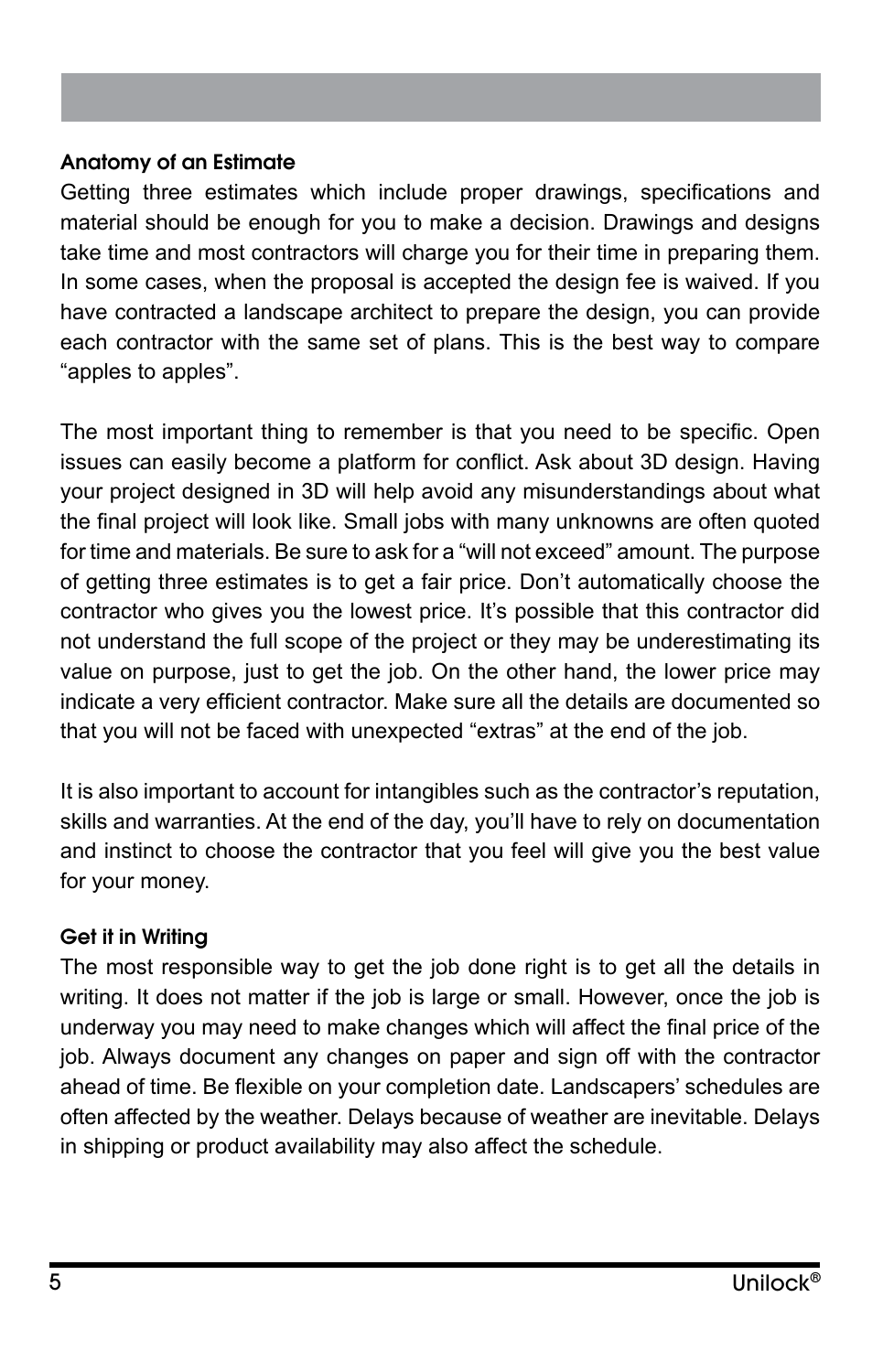The landscape contract should include the following:

- 1. Contractor's name, address and contact information (and license if applicable)
- 2. Your name, address and contact information
- 3. Complete description of the landscape project
- 4. Samples and literature showing the products to be used
- 5. Detailed drawings of the work to be carried out
- 6. Materials list including pavers, walls, accessories and plant material
- 7. Listing of any landscape architects, designers, engineers or subcontractors who will be performing a portion of the project
- 8. Start and completion dates
- 9. The price and applicable taxes and payment schedule
- 10. Agreement on who (homeowner or contractor) is responsible for all necessary permits, licenses, inspections and certificates
- 11. Workers' Compensation for all employees of the contractor or subcontractors (ask for a copy)
- 12. Contractor's liability insurance (\$2 million is standard; ask for a copy)
- 13. Warranties on all contractor-supplied work and materials (in addition to manufacturer's warranties) for a period of at least two years
- 14. Any special notes regarding property access and adjacent property permissions should be on the contract.

## Paving Stone Installation – the visual signs of quality workmanship

When you contact the contractor's references you should make an attempt to see the contractor's work. This is the best indicator of what the contractor's work is like. If the job is three or more years old, you can also see how the job is holding up.

## **Desian**

Does the design have flair and does it give you a sense of flow and organization? Are the colors complementary to the house? Did the contractor employ borders and accents with a combination of unique textures, styles and patterns? Is it a pleasing combination? Was the project nicely finished off with trees and plants?

*Make an attempt to see the contractor's work*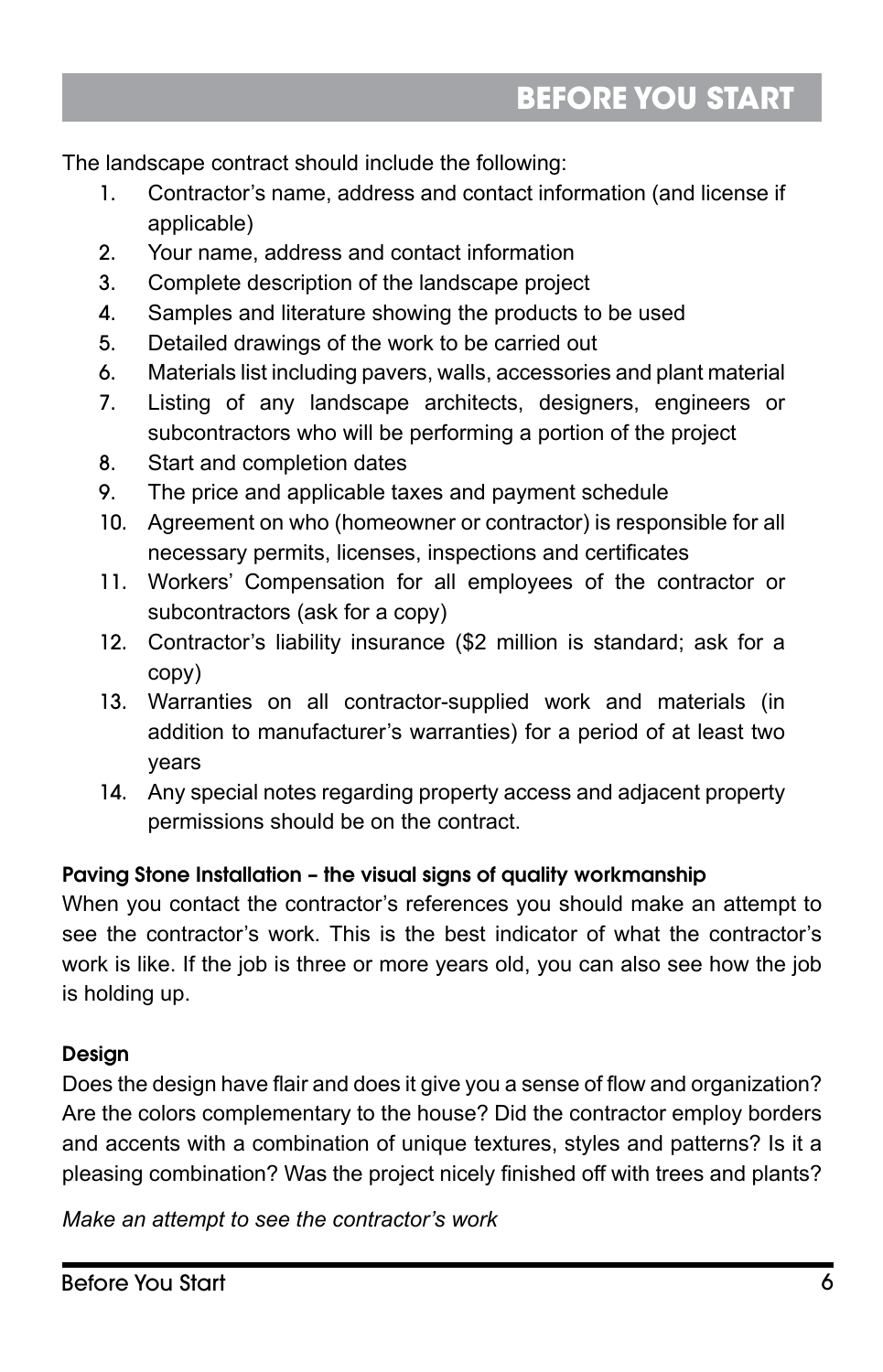#### Grading

Is the paver surface properly graded to divert water away from any buildings? In difficult drainage situations, has a drain been installed to handle rain water? Do any of the patio grades exceed a 2% slope (2" drop over a distance of 100")? If so, why? Anything over a 2% slope will make any patio furniture seem like it is leaning. On the other hand, anything less than 1.5% will not give you adequate drainage.



Where the pavers meet solid edge restraints, such as concrete patios or curbs, make sure the pavers are  $\frac{1}{4}$ " higher than the edge (anything less than flush is unacceptable).

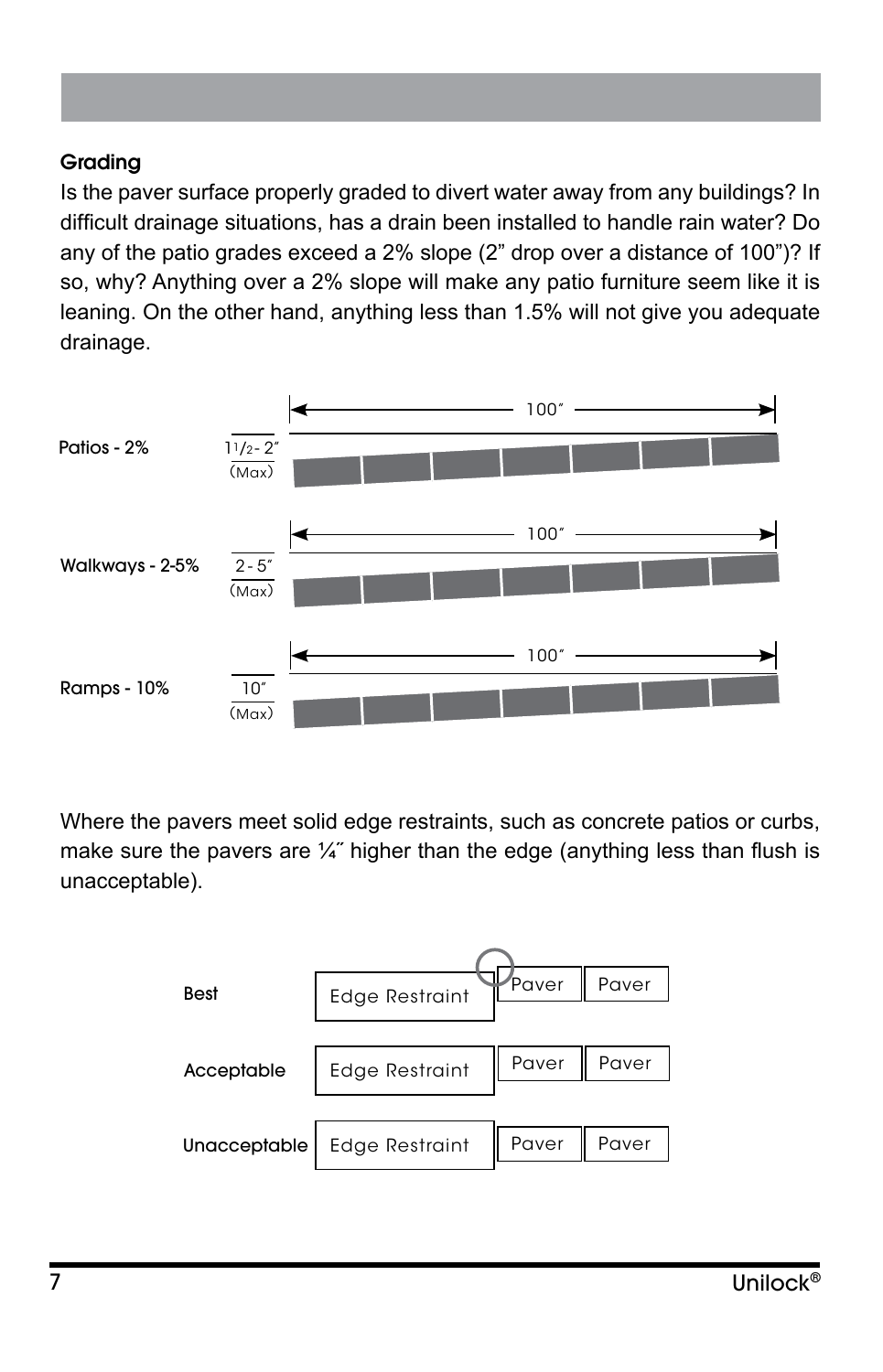#### **Base**

Unless the job is several years old, you will never really know how well the base was prepared. With a poor base installation, problems generally arise in the first two years. If there is any sign of rutting, ponding or settling near the edges, it indicates one of four things.

- 1. Incorrect base material and water absorption (one of the reasons that copious amounts of screenings should not be used as a bedding course).
- 2. Insufficient base for the application. If you do not have enough base for a driveway, it will not support the load that will repeatedly travel over it.
- 3. Poor compaction by the contractor, which is usually caused by using equipment too light for the job.
- 4. Absence of any edge restraint. If there is no edge restraint then the edge pavers can move laterally into adjacent gardens or grass, creating unsightly gaps between the pavers at the edge.

In any case, if there is rutting it's usually a result of the contractor's poor installation methods. There are sometimes extenuating circumstances with respect to the failure of a job and this usually relates back to existing site soil conditions that the contractor was not made aware of or that were beyond his control. Below is a chart showing what is recommended for a base for your project. A knowledgeable contractor may recognize a site's potential base problem and recommend an alternative base thickness. For more information relating to construction and to download a detailed Tech Guide, visit www. unilock.com.



*With a poor base installation, problems generally arise in the first two years.*

#### Before You Start 8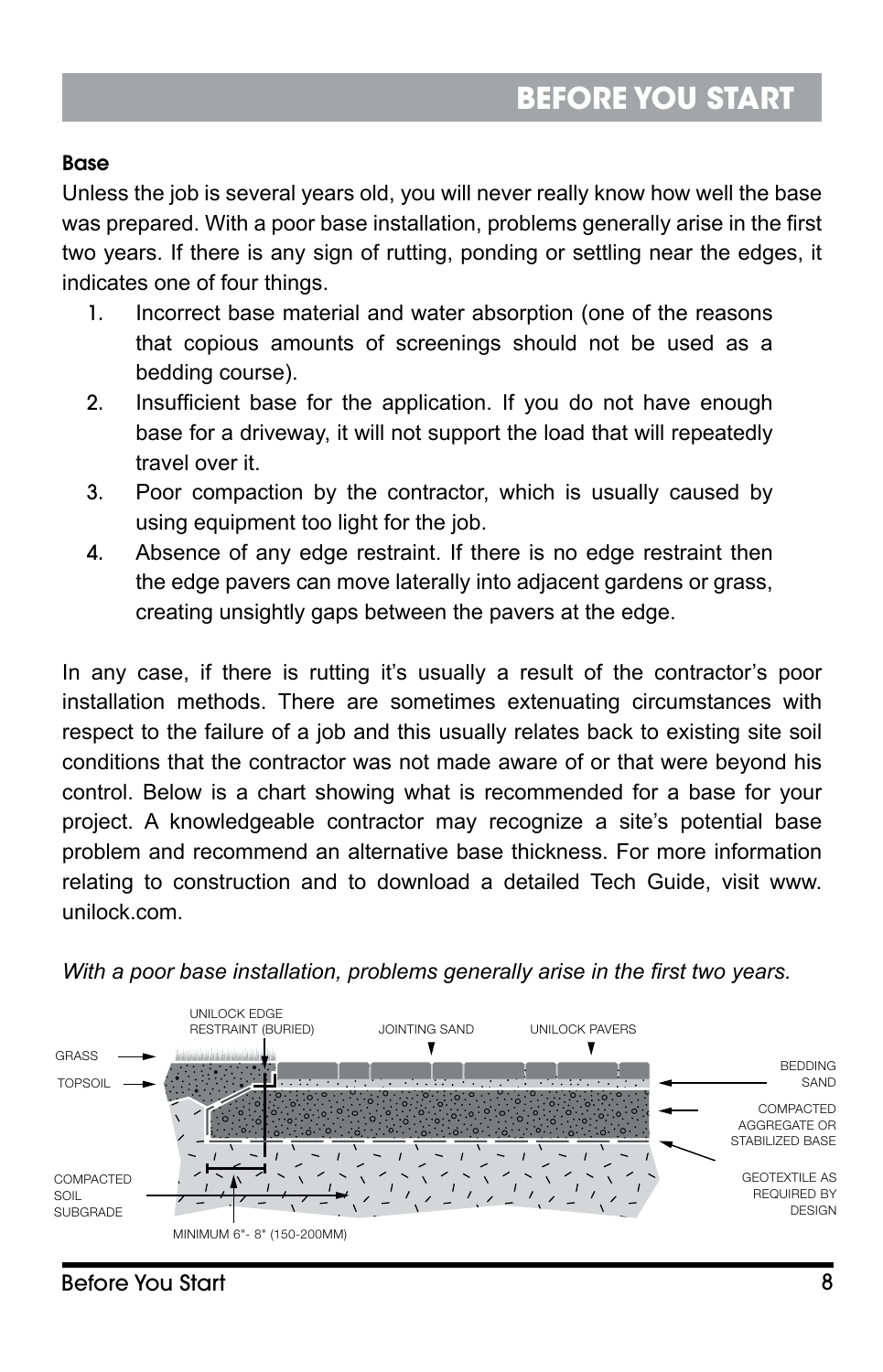|                                                                                                                              | <b>WELL-DRAINED AREA</b> |                | POORLY DRAINED AREA |                |                                                      |
|------------------------------------------------------------------------------------------------------------------------------|--------------------------|----------------|---------------------|----------------|------------------------------------------------------|
| JOB TYPE                                                                                                                     | <b>GRANULAR</b>          | <b>BEDDING</b> | <b>GRANULAR</b>     | <b>BEDDING</b> | <b>PAVER</b><br><b>THICKNESS</b>                     |
|                                                                                                                              | BASE (min.)              | COURSE (max.)  | <b>BASE</b>         | <b>COURSE</b>  |                                                      |
| Pedestrian traffic,<br>patios, walkways,<br>pool decks                                                                       | 4" (100 mm)              | 1" (25 mm)     | 6" (150 mm)         | 1" (25 mm)     | $23/8$ " (60 mm)<br>2 3/4" (70 mm)                   |
| Vehicular traffic,<br>residential<br>driveways                                                                               | 8" (200 mm)              | 1" (25 mm)     | 12" (300<br>mm)     | 1" (25 mm)     | 2 3/8" (60 mm)<br>2 3/4" (70 mm)<br>$31/8$ " (80 mm) |
| Vehicular traffic,<br>commercial areas                                                                                       | 12" (300 mm)             | 1" (25 mm)     | 18" (450<br>mm)     | 1" (25 mm)     | 2 3/4" (70 mm)<br>3 1/8" (80 mm)                     |
| Total excavation = Granular base + Bedding course + Paver thickness $-1/2$ " (13 mm) for an<br>uncompacted bedding thickness |                          |                |                     |                |                                                      |

## **Cutting**

Where pavers have been cut, look for the quality of the cutting. Are cuts clean and straight and do they align with adjacent cuts? Gaps greater than 1/4" are generally unacceptable unless the project or product is designed to create a larger joint for aesthetic purposes. Unilock Polymeric Jointing Sand or Joint Sand Stabilizer Sealer is recommended for all paver installations, especially those where larger joints are expected.

#### Landscaping and Finishing

How well was the final project finished off? Is it neat and tidy? Are the planting areas graded in such a way that there will be no wash-out onto the paving stone surface? Are there any specialty polymeric sands or joint sand stabilizer sealers being used for the joints in order to prevent erosion? Even if there was no landscaping involved, examine how well the sod was restored around the edges and if it is properly graded away from the paving stone surface.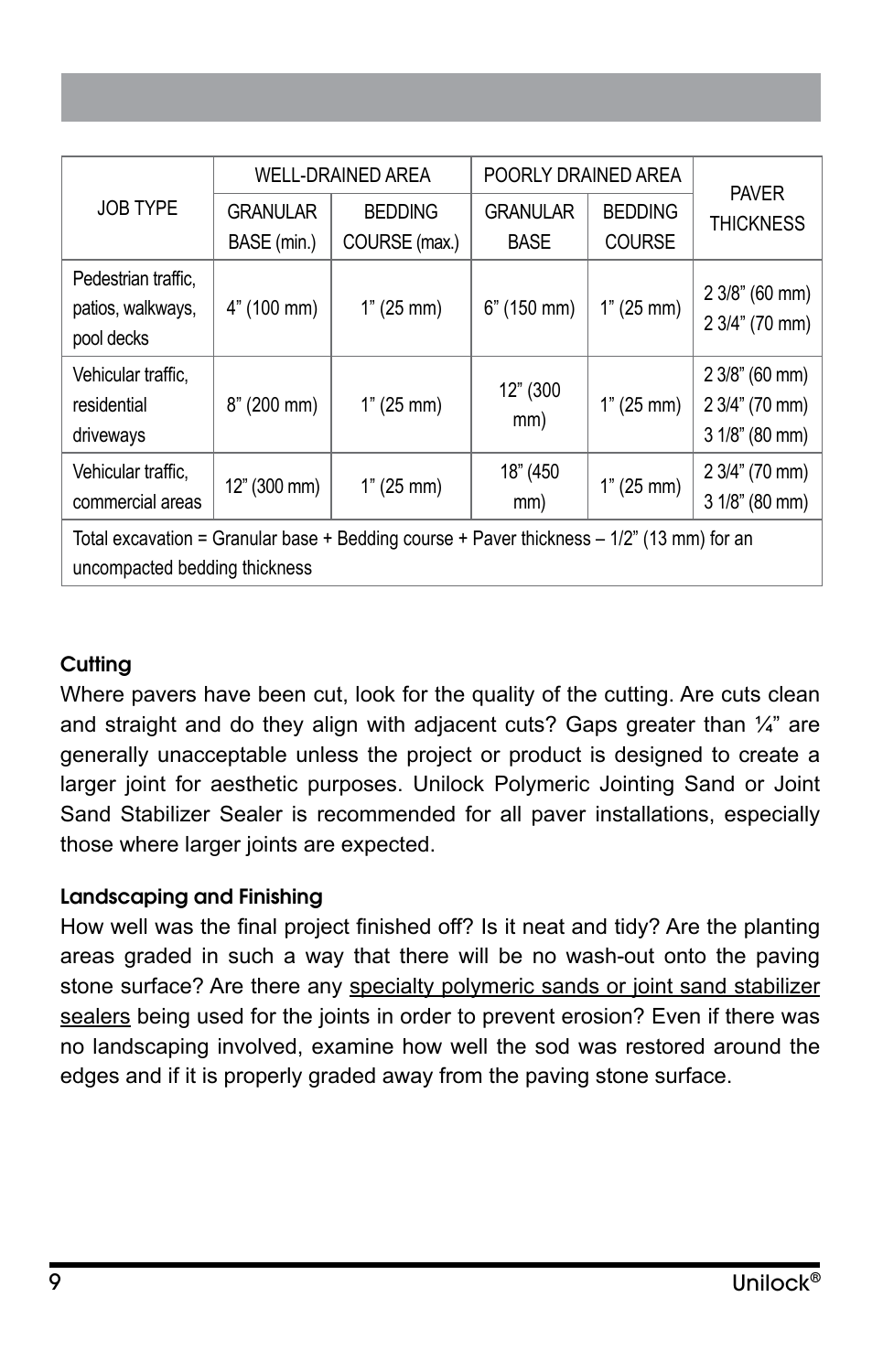## **Retaining Wall Installation – the visual signs of quality workmanship**

#### **Design**

Is the design pleasing and does it fit the architecture of the home? Is the design a practical use of space and will it function as it was intended? Did the contractor employ borders and accents into the walls with a combination of unique textures, styles and patterns? This is important so that the job takes on uniqueness and a creative signature all its own. On a structural note, walls over 31/2' should be engineered by a registered engineer (consult local building codes). The manufacturer of the wall system can assist you in this regard. Contractors can also source many cross sections at www.unilock.com to help them in their preliminary design.

Quality of workmanship can sometimes be a little more difficult to ascertain because of the varying projects that are constructed with modular retaining wall products. Most retaining wall products can be adapted to create not only walls but also steps, planters, pillars, seatwalls, outdoor grills, fences, mailboxes, fireplaces and fire-pits. Each item has its own installation specifications and requirements. But once again, the base is critical for each of these elements, as is the drainage below or behind the wall.

| <b>JOB TYPE</b>                                                  | <b>GRANULAR BASE</b> | UNIT THICKNESS<br><b>BELOW GRADE</b> | <b>GRANULAR</b><br><b>BACKFILL WIDTH</b> |  |  |
|------------------------------------------------------------------|----------------------|--------------------------------------|------------------------------------------|--|--|
| Steps, planters, raised patio<br>Height less than 18" (45 mm)    | 4" (100 mm)          | Min. 3" (75 mm)                      | Min. 8" (200 mm)<br>12" (300 mm)         |  |  |
| Steps, planters, raised patio<br>Height greater than 18" (45 mm) | Min. 6" (150 mm)     | Min. 6" (150 mm)                     | Min. 12" (300 mm)<br>18" (450 mm)        |  |  |
| Special applications:<br>Pillars, fountains, water features      | Min. 6" (150 mm)     | Min. 6" (150 mm)                     | N/A                                      |  |  |
| Retaining wall applications                                      | Min. 6" (150 mm)     | Min. 6" (150 mm)                     | Min. 18" (450 mm)                        |  |  |
| Total excavation = Granular base + Unit thickness below grade    |                      |                                      |                                          |  |  |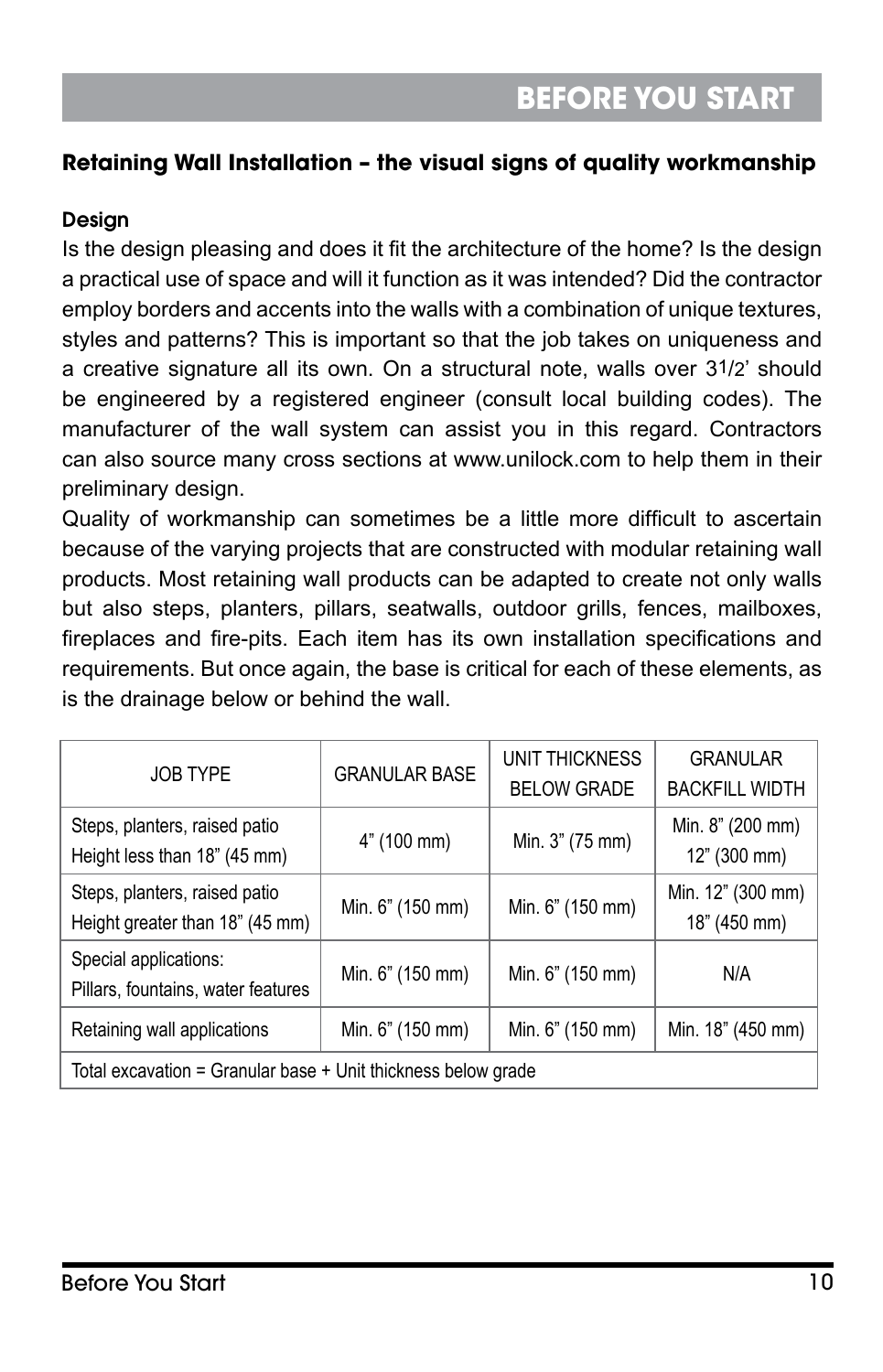

#### Grading

Much like bricks and mortar on a building, retaining walls and related elements such as planters, steps and pillars should always be constructed level, or in the case of pillars, plumb. Walls should not be constructed on an angle. It is unattractive, impractical and structurally unsound, especially if there are curves or corners, which can be problematic if the wall is not installed level. When dealing with slopes, the top of the wall as well as the base of the wall should be stepped to accommodate the grade.

If steps were constructed using wall units and coping units, take a test walk up and down the steps to see if they feel safe and comfortable. Retaining walls are usually constructed to level off an area or to change the grade in order to accommodate part of the landscape, such as a patio. It is imperative that the area behind the wall be well drained with a proper drainage layer of gravel so that frost will not push the wall over.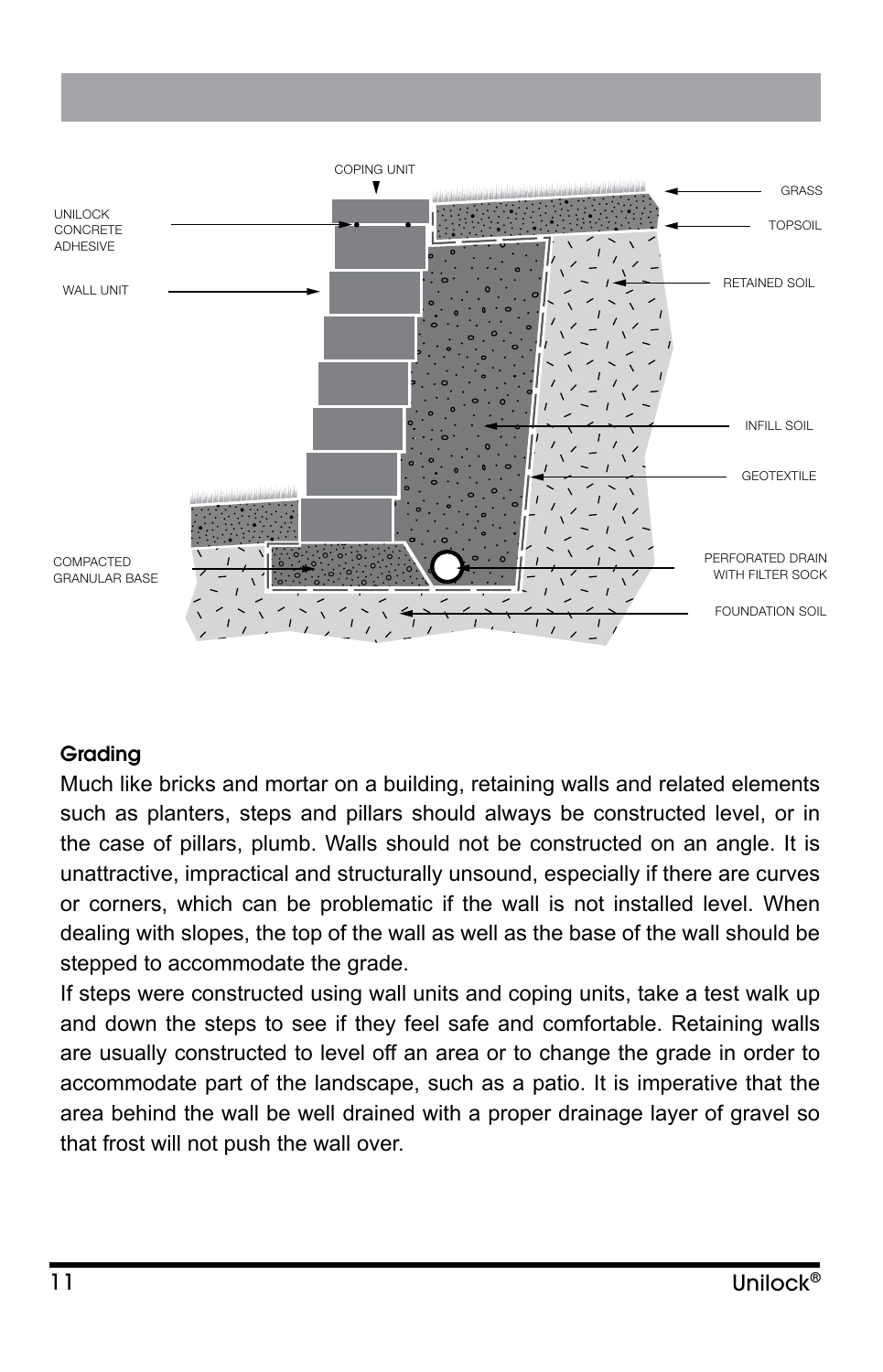#### Landscaping and Finishing

As with a paving stone installation, ask yourself how well the final wall project was finished off. Is it neat and tidy? Are the planting areas graded in such a way that there will be no wash-out over or from behind the wall? Even if there was no landscaping involved, examine how well the sod was restored at the top of the wall and if it is properly graded away from the edge of the wall.

*We hope that the information provided to you in this guide is helpful. To assist you in the final selection of a contractor, we have prepared a comparison chart (last page) which you can use to compare the various proposals. If your project is complex and you would like the assistance of a Unilock Representative, call us at 1-800-UNILOCK, or visit any of our Outdoor Design Centers. To locate a center near you visit www.unilock.com.*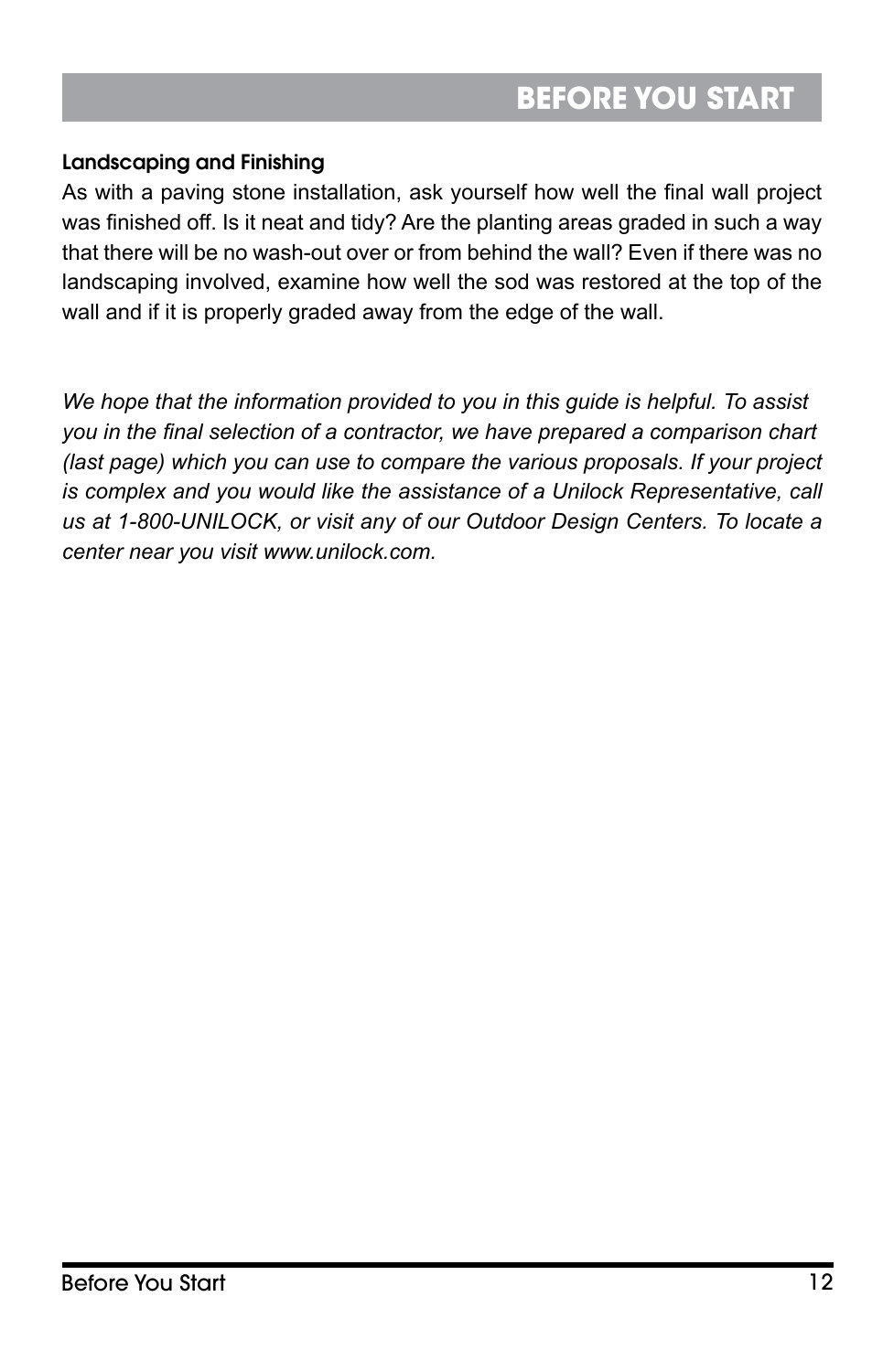| PROJECTS - CONCRETE             | CONTRACTOR 1<br>Explanation, notes and sizes | PRICE        |
|---------------------------------|----------------------------------------------|--------------|
| Walkway                         |                                              |              |
| Driveway                        |                                              |              |
| Patio                           |                                              |              |
| <b>Steps</b>                    |                                              |              |
| Seatwalls                       |                                              |              |
| Planters                        |                                              |              |
| Built-in grill                  |                                              |              |
| Built-in bar fridge             |                                              |              |
| Fireplace - open pit            |                                              |              |
| Fireplace - Built-in wood       |                                              |              |
| Fireplace - Built-in gas        |                                              |              |
| Water feature                   |                                              |              |
|                                 | Subtotal                                     |              |
| <b>PROJECTS</b>                 | <b>CONTRACTOR 1</b>                          |              |
| NON-CONCRETE                    | Explanation, notes and sizes                 | <b>PRICE</b> |
| Joint Stabilization             |                                              |              |
| <b>Cleaning and Sealing</b>     |                                              |              |
| Special Excavation/machine work |                                              |              |
| Tree removal                    |                                              |              |
| Fencing                         |                                              |              |
| Wooden accents/structures       |                                              |              |
| Boulders and stonework          |                                              |              |
| Planting                        |                                              |              |
| Sodding                         |                                              |              |
| Lighting                        |                                              |              |
| Irrigation                      |                                              |              |
| Multimedia (audio and/or TV)    |                                              |              |
| Swimming Pool                   |                                              |              |
| Driveway security gates         |                                              |              |
| Disposal costs                  |                                              |              |
| Applicable taxes                |                                              |              |
|                                 | Subtotal                                     |              |
| MISCELLANEOUS                   |                                              |              |
| <b>Completion Date</b>          |                                              |              |
| Terms and conditions            |                                              |              |
| Installation guarantee          |                                              |              |
| Workers' Compensation           |                                              |              |
| Insurance                       |                                              |              |
| Designations & certificates     |                                              |              |
| Reference locations/contacts    |                                              |              |
| Permits                         |                                              |              |
| <b>TOTAL</b>                    |                                              |              |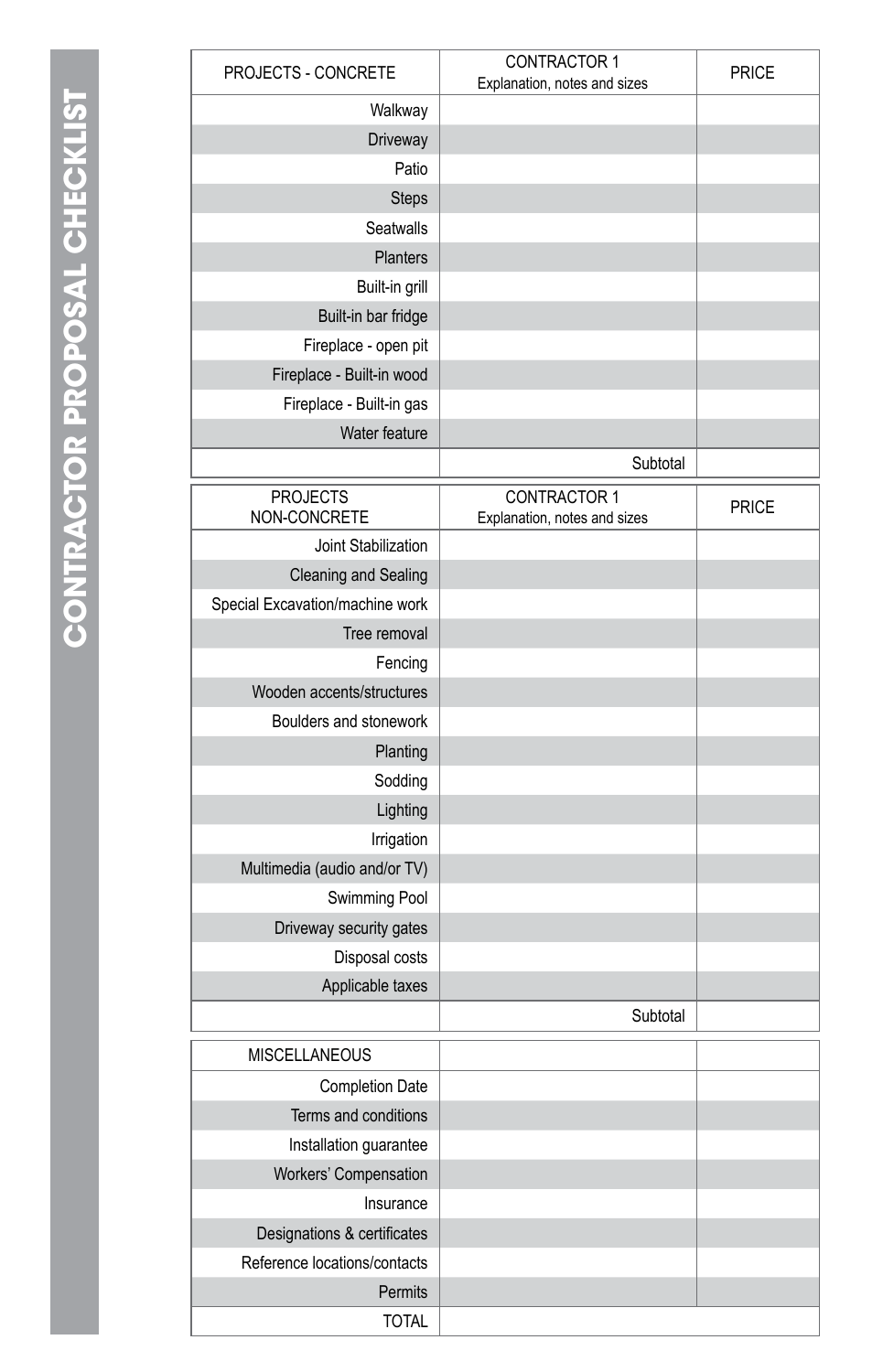| <b>CONTRACTOR 2</b>          | PRICE | <b>CONTRACTOR 3</b>          | PRICE |
|------------------------------|-------|------------------------------|-------|
| Explanation, notes and sizes |       | Explanation, notes and sizes |       |
|                              |       |                              |       |
|                              |       |                              |       |
|                              |       |                              |       |
|                              |       |                              |       |
|                              |       |                              |       |
|                              |       |                              |       |
|                              |       |                              |       |
|                              |       |                              |       |
|                              |       |                              |       |
|                              |       |                              |       |
|                              |       |                              |       |
| Subtotal                     |       | Subtotal                     |       |
| CONTRACTOR 2                 |       | CONTRACTOR 3                 |       |
| Explanation, notes and sizes | PRICE | Explanation, notes and sizes | PRICE |
|                              |       |                              |       |
|                              |       |                              |       |
|                              |       |                              |       |
|                              |       |                              |       |
|                              |       |                              |       |
|                              |       |                              |       |
|                              |       |                              |       |
|                              |       |                              |       |
|                              |       |                              |       |
|                              |       |                              |       |
|                              |       |                              |       |
|                              |       |                              |       |
|                              |       |                              |       |
|                              |       |                              |       |
|                              |       |                              |       |
|                              |       |                              |       |
| Subtotal                     |       | Subtotal                     |       |
|                              |       |                              |       |
|                              |       |                              |       |
|                              |       |                              |       |
|                              |       |                              |       |
|                              |       |                              |       |
|                              |       |                              |       |
|                              |       |                              |       |
|                              |       |                              |       |
|                              |       |                              |       |
|                              |       |                              |       |